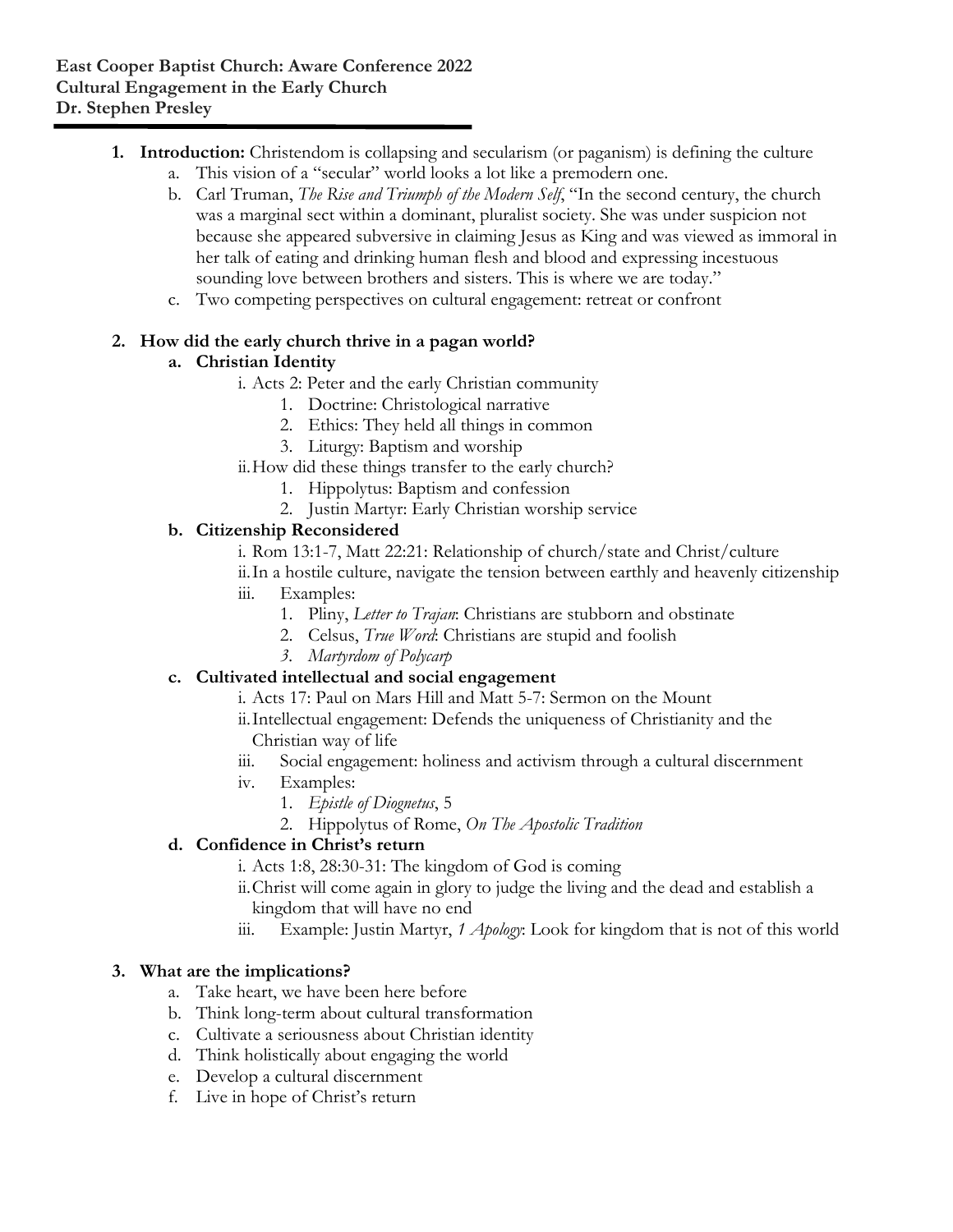**Hippolytus,** *On the Apostolic Tradition***, 20 (c.235 A.D.):** A deacon, likewise, will go down with them [the persons being baptized] into the water. When each of them to be baptized has gone down into the water, the one baptizing shall lay hands on each of them, asking, "Do you believe in God the Father Almighty?' And the one being baptized shall answer, 'I believe.' He shall then baptize each of them once, laying his hand upon each of their heads. Then he shall ask, "Do you believe in Jesus Christ, the Son of God, who was born of the Holy Spirit and the Virgin Mary, who was crucified under Pontius Pilate, and died, and rose on the third day living from the dead, and ascended into heaven, and sat down at the right hand of the Father, the one coming to judge the living and the dead?' When each has answered, 'I believe,' he shall baptize a second time. Then he shall ask, 'Do you believe in the Holy Spirit and the Holy Church and the resurrection of the flesh?' Then each being baptized shall answer, "I believe." And thus let him baptize the third time.

**Justin Martyr,** *1 Apology***, 67 (c.155 A.D.):** And the wealthy among us help the needy; and we always keep together; and for all things wherewith we are supplied, we bless the Maker of all through His Son Jesus Christ, and through the Holy Ghost. And on the day called Sunday, all who live in cities or in the country gather together to one place, and the memoirs of the apostles or the writings of the prophets are read, as long as time permits; then, when the reader has ceased, the president verbally instructs, and exhorts to the imitation of these good things. Then we all rise together and pray, and, as we before said, when our prayer is ended, bread and wine and water are brought, and the president in like manner offers prayers and thanksgivings, according to his ability, and the people assent, saying Amen; and there is a distribution to each, and a participation of that over which thanks have been given, and to those who are absent a portion is sent by the deacons. And they who are well to do, and willing, give what each thinks fit; and what is collected is deposited with the president, who succours the orphans and widows and those who, through sickness or any other cause, are in want, and those who are in bonds and the strangers sojourning among us, and in a word takes care of all who are in need.

**Pliny, Letter to Trajan (c.111 A.D.):** In the case of those who were denounced to me as Christians, I have followed the following procedure: I interrogated them as to whether they were Christians; those who confessed I interrogated a second and a third time, threatening them with punishment; those who persisted I ordered executed. For I had no doubt that, whatever the nature of their creed, stubbornness and inflexible obstinacy surely deserve to be punished. There were others possessed of the same folly; but because they were Roman citizens, I signed an order for them to be transferred to Rome…. Soon accusations spread because of these proceedings, as usually happens, and several incidents occurred. An anonymous document was published containing the names of many persons. Those who denied that they were or had been Christians, when they invoked the gods in words dictated by me, offered prayer with incense and wine to your image, which I had ordered to be brought for this purpose together with statues of the gods, and also cursed Christ – none of which those who are really Christians can, it is said, be forced to do — these I thought should be discharged. Others named by the informer declared that they were Christians, but then denied it, asserting that they had been but had ceased to be, some three years before, others many years, some as much as twenty-five years. They all worshipped your image and the statues of the gods, and cursed Christ. They asserted, however, that the sum and substance of their fault or error had been that they were accustomed to meet on a fixed day before dawn and sing responsively a hymn to Christ as to a god, and to bind themselves by oath, not to do some crime, but not to commit fraud, theft, or adultery, not falsify their trust, nor to refuse to return a trust when called upon to do so.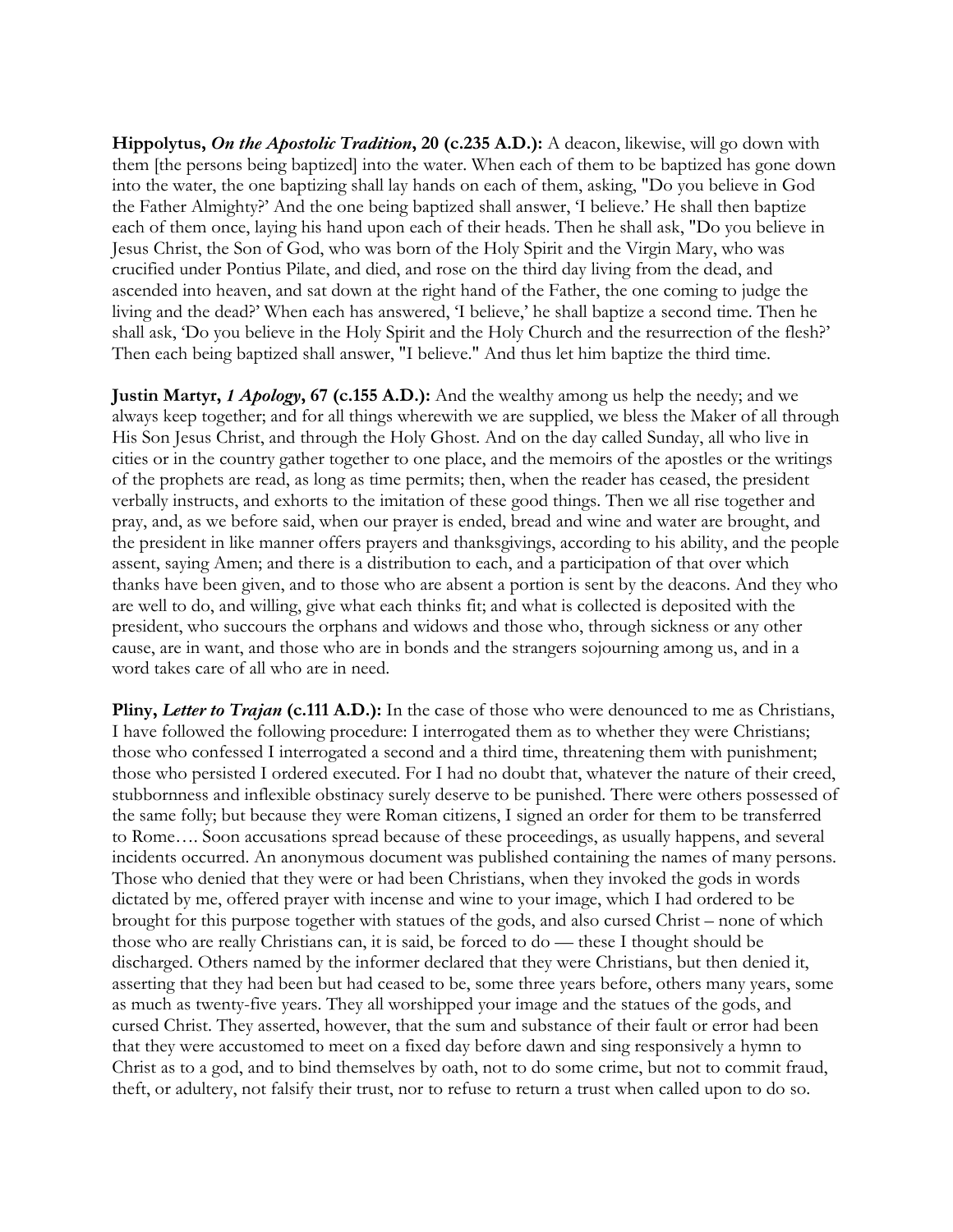When this was over, it was their custom to depart and to assemble again to partake of food — but ordinary and innocent food.

**Celsus,** *True Word* **(c.175 A.D.):** These Christians display their trickery in the market place and go around begging. They would not dare to enter into conversation with intelligent men, or to voice their sophisticated beliefs in the presence of the wise. On the other hand, wherever one finds a crowd of adolescent boys, or a bunch of slaves, or a company of fools, there will the Christian teachers be also—showing off their fine new philosophy. In private houses one can see the wool workers, cobblers, laundry workers, and the most illiterate country bumpkins, who would not venture to voice their opinions in front of their intellectual betters. …These Christians claim that they alone know the right way to live, and that if only the children will believe them, they will be happy and their homes will be happy as well.

*Martyrdom of Polycarp***, 9-11 (c.155 A.D.):** Then, the proconsul urging him [Polycarp] and saying, 'Swear [worship the emperor], and I will set you at liberty, reproach Christ;'

Polycarp declared, 'Eighty and six years have I served Him, and He never did me any injury: how then can I blaspheme my King and my Saviour?' And when the proconsul yet again pressed him, and said, Swear by the fortune of Cæsar, he answered, 'Since you are vainly urgent that, as you say, I should swear by the fortune of Cæsar, and pretend not to know who and what I am, hear me declare with boldness, I am a Christian. And if you wish to learn what the doctrines of Christianity are, appoint me a day, and you shall hear them.'

The proconsul replied, 'Persuade the people.

But Polycarp said, 'To you I have thought it right to offer an account [of my faith]; for we are taught to give all due honour (which entails no injury upon ourselves) to the powers and authorities which are ordained of God [Rom 13:1-7; Titus 3:1]. But as for these, I do not deem them worthy of receiving any account from me.

The proconsul then said to him, 'I have wild beasts at hand; to these will I cast you, unless you repent.'

But he answered, 'Call them then, for we are not accustomed to repent of what is good in order to adopt that which is evil; and it is well for me to be changed from what is evil to what is righteous.'

But again the proconsul said to him, 'I will cause you to be consumed by fire, seeing you despise the wild beasts, if you will not repent.'

But Polycarp said, 'You threaten me with fire which burns for an hour, and after a little is extinguished, but are ignorant of the fire of the coming judgment and of eternal punishment, reserved for the ungodly. But why do you tarry? Bring forth what you will.'

*Epistle of Diognetus***, 5 (late 2nd century):** For Christians are not distinguished from the rest of humanity by country, language, or custom. For nowhere do they live in cities of their own, nor do they speak some unusual dialect, nor do they practice an eccentric life-style. This teaching of theirs has not been discovered by the thought and reflection of ingenious men, nor do they promote any human doctrine, as some do. But while they live in both Greek and barbarian cities, as each one's lot was cast, and follow the local customs in dress and food and other aspects of life, at the same times they demonstrate the remarkable and admittedly unusual character of their own citizenship. They live in their own countries, but only as aliens; they participate in everything as citizens, and endure everything as foreigners. Every foreign country is their fatherland, and every fatherland is foreign. They marry like everyone else, and have children, but they do not expose their offspring. They share their food but not their wives. They are 'in the flesh,' but they do not live 'according to the flesh.'